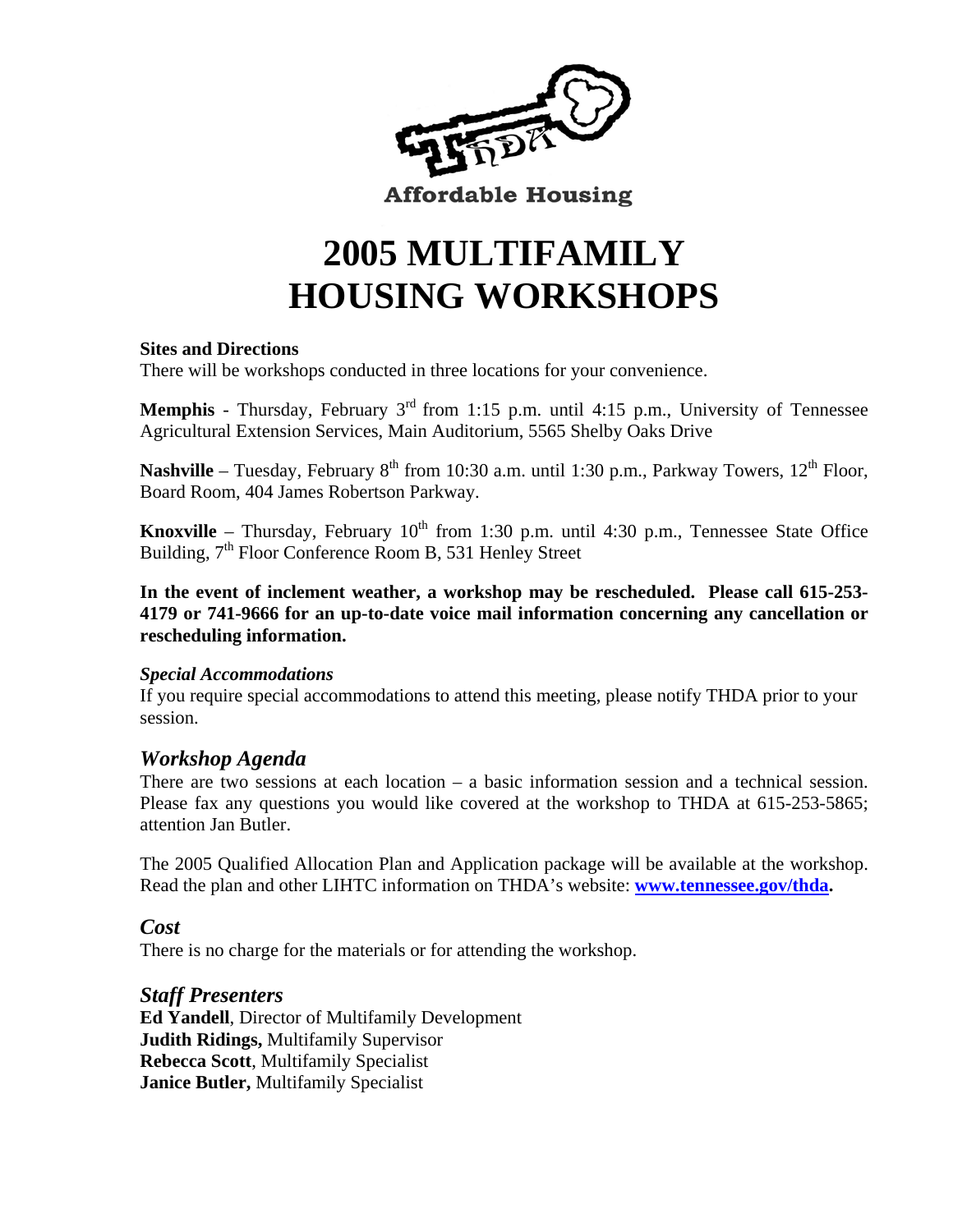# **TENNESSEE HOUSING DEVELOPMENT AGENCY 2005 MULTIFAMILY HOUSING WORKSHOP AGENDA**

#### **Session I – Technical Information Session**

#### *2005 Qualified Allocation Plan*

**1:15 p.m. to 2:15 p.m. (Memphis) 10:30 a.m. to 11:30 a.m. (Nashville) 1:30 p.m. to 2:30 p.m. (Knoxville)** 

- 1. Changes in the 2005 Qualified Allocation Plan
- 2. Initial Application Requirements
- 3. Selection Criteria and Scoring

#### *LIHTC Application Process*

**2:15 p.m. to 3:15 p.m. (Memphis) 11:30 a.m. to 12:30 p.m. (Nashville) 2:30 p.m. to 3:30 p.m. (Knoxville)** 

- 1. Completing the application
- 2. Submitting the application

### *Question and Answer Session and Break*

**3:15 p.m. to 3:45 p.m. (Memphis) 12:30 p.m. to 1:00 p.m. (Nashville) 3:30 p.m. to 4:00 p.m. (Knoxville)** 

# **Session II – Basic Information Session**

# *ABC's of Low Income Housing Tax Credits and Multifamily Bond Authority*

**3:45 p.m. to 4:00 p.m. (Memphis) 1:00 p.m. to 1:15 p.m. (Nashville) 4:00 p.m. to 4:15 p.m. (Knoxville)** 

- 1. Brief history of the Low-Income housing Tax Credit
- 2. How this program works turning tax credits into dollars to create affordable housing
- 3. Tax-Exempt Multifamily Bond Authority

#### *Question and Answer Session*

**4:00 p.m. to 4:15 p.m. (Memphis) 1:15 p.m. to 1:30 p.m. (Nashville) 4:15 p.m. to 4:30 p.m. (Knoxville)**